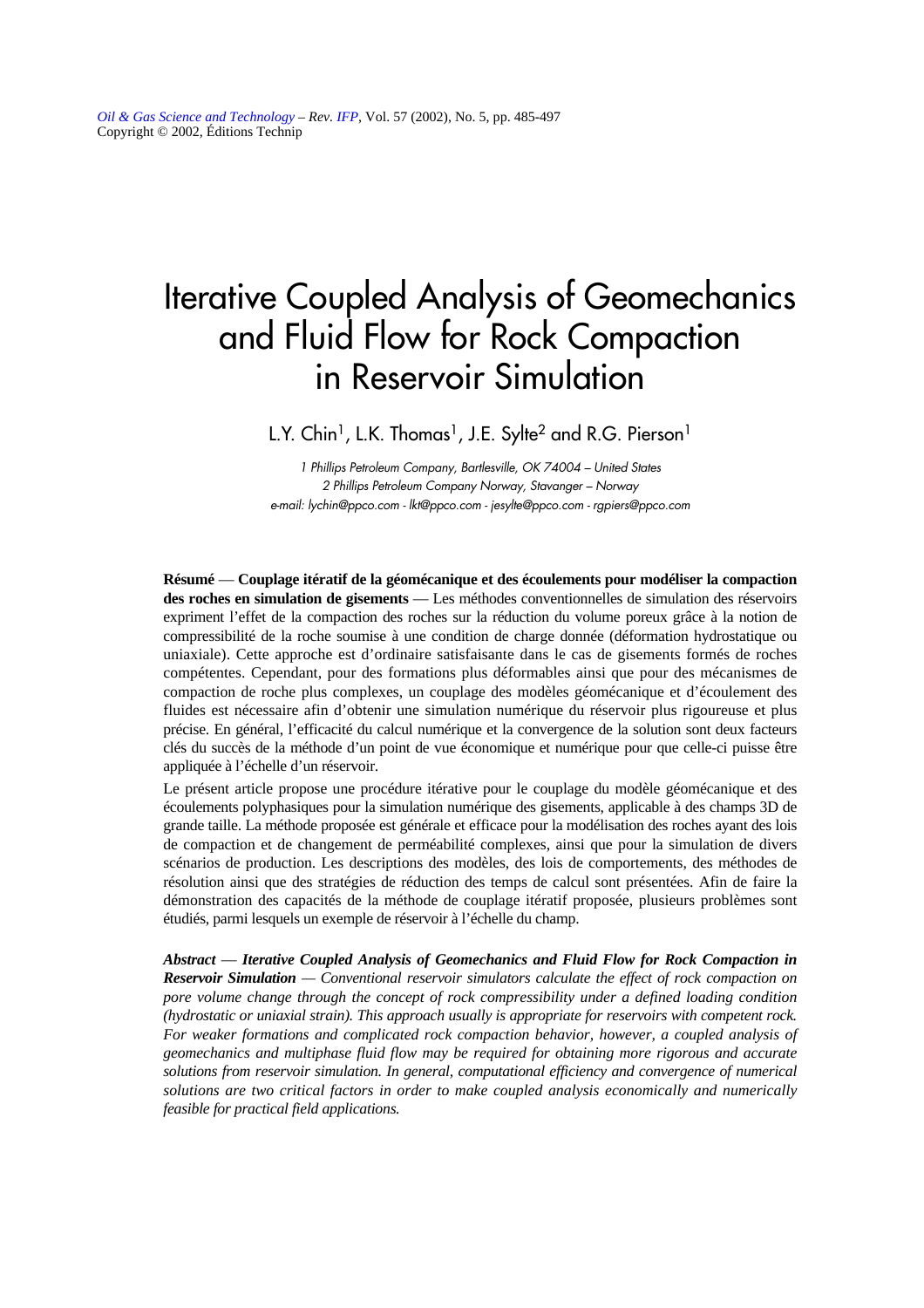*In this paper, an iterative procedure for coupled analysis of geomechanics and multi-phase flow in reservoir simulation is proposed for large-scale, full-field, 3D problems. The proposed procedure is general and effective for handling reservoir rock with complicated constitutive behavior of rock compaction and permeability change as well as for simulating various reservoir production scenarios. Descriptions of model formulations, constitutive equations, solution procedures, and strategies for enhancement of computational efficiency are presented in the paper. To demonstrate the capability of the developed procedure for iterative coupled analysis, several problems including a large-scale field example were studied and are presented.*

## **INTRODUCTION**

Conventional reservoir simulators calculate the pore volume change through the rock compressibility concept with the assumptions that in the reservoir, the total stress (*i.e.*, the effective stress  $+$  fluid pressure) is constant; the loading condition is identical to the laboratory condition under which the rock compressibility was measured; and the local bridging effect around a gridblock from its neighboring gridblocks can be ignored. Also, conventional reservoir simulators ignore the interaction effects between the reservoir and its surrounding regions such as overburden, underburden, and sideburden. The rock compressibility approach is generally applicable to reservoirs with competent rock, laterally uniform rock properties, and reservoir properties such as permeability, which are insensitive to the change of stress state. These assumptions, however, may restrict conventional reservoir simulators from analyzing reservoirs of complex geomechanical behavior. A coupled analysis of reservoir simulation and geomechanics has significant advantages over conventional reservoir simulation for these cases. With the integration of geomechanics, reservoir rock of complicated constitutive behavior can be rigorously simulated without any geomechanical limitation. The geomechanics part of the coupled analysis allows one to accurately calculate reservoir rock deformation and pore volume change. Through geomechanics, the coupled analysis is capable of handling the effects of stress-sensitive properties and heterogeneity in the reservoir. The coupled analysis also takes into account the effects of surrounding regions/reservoir interaction and local bridging in the reservoir. Therefore, for geomechanical conditions that conventional reservoir simulation cannot handle, coupled analysis of reservoir simulation and geomechanics should be applied.

There are many cases that conventional reservoir simulators may not be able to handle by using the rock compressibility concept and reservoir property change that is related to the stress change. Typical cases are reservoirs with weak rock such as chalk and unconsolidated sand. Weak rock usually exhibits complicated constitutive behavior and results in high reservoir compaction and stress arching in the overburden. It is necessary to employ a coupled analysis for accurately quantifying pore volume change and reservoir compaction. Another case is for reservoirs with high degrees of heterogeneity in rock mechanical properties, where the effect of local bridging may become pronounced in the reservoir. It requires the geomechanics part of a coupled analysis to rigorously compute pore volume change under a non-uniform compaction condition. Similarly, for reservoirs with stress-sensitive properties such as permeability, permeability change can be related to the stress change that is calculated by the geomechanics model.

In general, the coupled analysis of geomechanics and reservoir fluid flow can be classified into three types (*e.g.,* [1-19]). They are loosely coupled, iterative fully coupled, and simultaneously fully coupled. The simultaneously fully coupled analysis solves the coupled system of equations of geomechanics and reservoir multiphase flow simultaneously. The resulting solution is self-consistent and considered to be the true solution of the coupled problem. However, the primary disadvantage of this approach is that its computational cost is extremely high compared to other types of coupled analyses. Also, it may be difficult to develop a robust and effective numerical procedure for simultaneously solving the coupled system of equations that combines geomechanics and reservoir multiphase flow. On the other hand, depending upon the degree of coupling that varies between one-way coupling to explicit coupling (*e.g.,* [1-4]), the loosely coupled analysis has low computing cost and at best provides only an approximate solution to the true solution of the coupled problem. The iteratively coupled analysis decomposes the coupled system of equations into two subsystems of equations that correspond to the governing equations of the reservoir simulator and of the geomechanics model. It solves the coupled system iteratively by exchanging shared state variable values between the reservoir simulator and the geomechanics model through a data exchange interface, while the reservoir model and the geomechanics model separately solve their corresponding subsystems of equations. When the iterative process converges, the iterative fully coupled analysis also reaches the true solution of the coupled problem that integrates geomechanics and reservoir multiphase flow.

Though both iteratively coupled and simultaneously coupled analyses obtain the true solution of the coupled problem, the iterative fully coupled analysis has several advantages over the simultaneously fully coupled analysis. First of all, the iteratively coupled analysis has better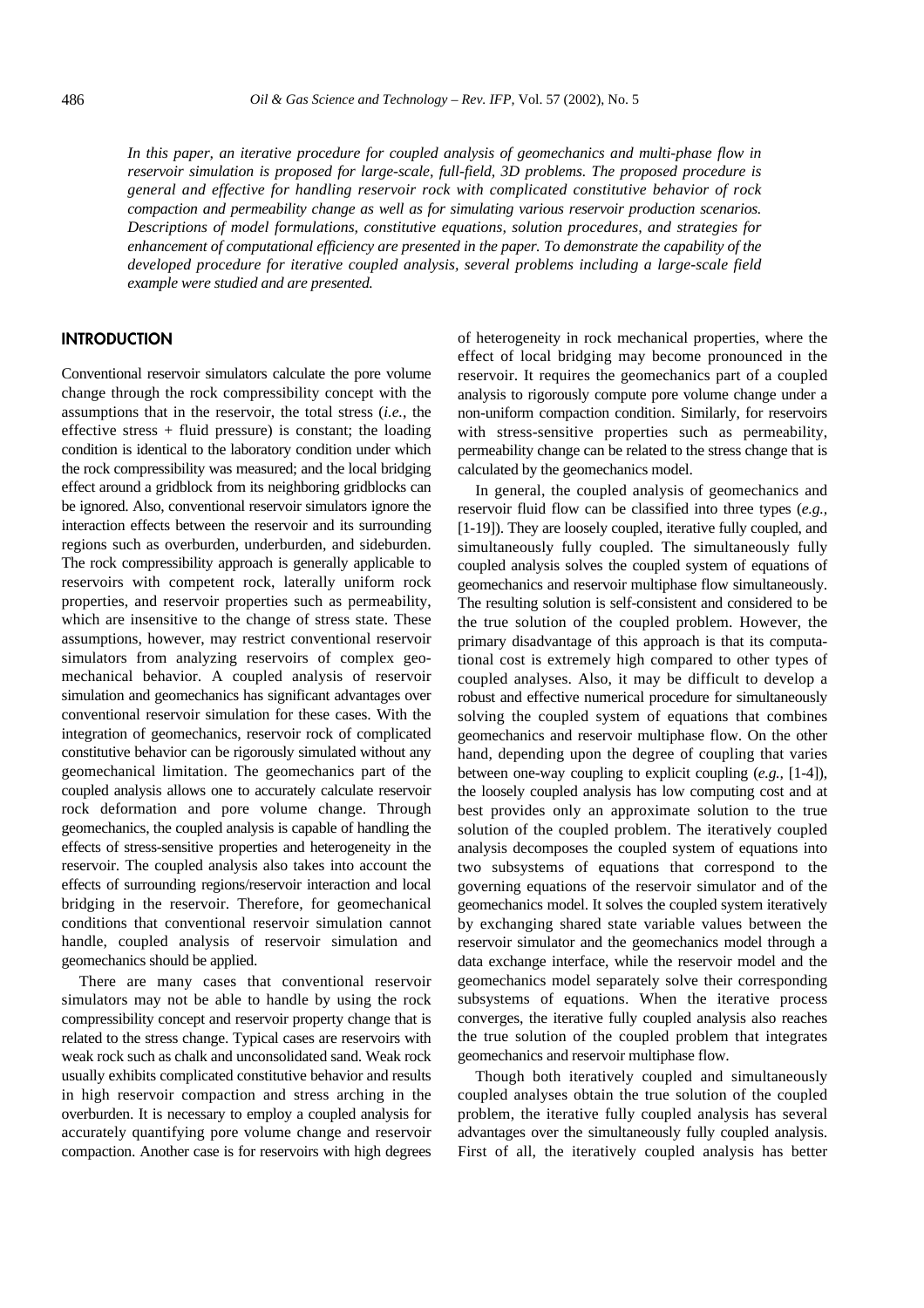computational efficiency than the simultaneously coupled analysis. In addition, through the data exchange interface, the iteratively coupled procedure can easily be implemented with existing reservoir simulators and existing geomechanics models. A number of sophisticated reservoir simulators and geomechanics models are readily available for implementation of the iterative procedure. On the contrary, it will generally take great efforts to develop and implement a simultaneously coupled procedure. Finally, new computing technologies and numerical methods can be independently developed and implemented for the reservoir simulator and the geomechanics model used in the iterative coupled analysis. For example, the reservoir simulator and the geomechanics model typically use the finite difference method and the finite element method for solving their governing equations, respectively. They also use different linear solvers that are best to solve their corresponding systems of linear equations. Parallel computing technology can be independently developed for the geomechanics model and the reservoir simulator. Consequently, this advantage generally results in a very robust and effective computing procedure for the iteratively coupled analysis. Based on the advantages described above, we have developed a computational procedure for iterative coupling in this paper.

Until now, most of the fully coupled models proposed were used for analyzing small- to medium-scale field problems (*e.g.,* [7-9, 15, 16, 19]). Employing the fully coupled model of reservoir simulation and geomechanics for full-field, 3D field problems was generally considered impractical. Because of the difference in governing equations and numerical methods, geomechanical modeling is normally much more computationally expensive than reservoir simulation. In addition, for the coupled problem, the mesh size of the geomechanical model is larger than that of the reservoir model, since the reservoir model grid is only a part of the geomechanical model grid (*i.e.,* the reservoir section), while the geomechanical model grid includes additional regions such as overburden, underburden, and sideburden. As a result, the computational cost for solving large-scale field problems using the fully coupled model of reservoir fluid flow and geomechanics tends to become very high. Advances in numerical simulation techniques and high-performance, lowcost computing technologies, however, make it economically feasible to conduct fully coupled analyses that integrate geomechanics and reservoir simulation. By utilizing these advanced techniques and computing technologies, the iterative, fully coupled procedure proposed here can efficiently analyze field-scale, 3D problems that integrate reservoir simulation with geomechanics.

# **1 ITERATIVELY COUPLED ANALYSIS**

In this paper, we propose an iterative, fully coupled procedure that integrates reservoir simulation with geomechanics in a generalized fashion. Two computer models, a reservoir multiphase flow model and a geomechanics model, are linked together through discretized coupled equations. These discretized coupled equations contain state variables shared by both reservoir and geomechanics models. These shared variables are porosity and fluid pressure for each gridblock. Within each time increment, both models iteratively provide each other numerical values of needed state variables on a gridblockby-gridblock (element-by-element) basis. The reservoir section in the geomechanics model has the same mesh configuration as the reservoir model. The state variable value needed by the geomechanics model and provided by the reservoir model is pressure. The state variable value needed by the reservoir model and given by the geomechanics model is the porosity defined by constant bulk-volume, which is traditionally used in reservoir simulators with fixed gridblock volumes and in this study, is called the reservoir-simulation porosity to distinguish it from the true porosity. The reservoir model also needs the derivative of porosity with respect to pressure, which can be calculated from the geomechanics model. This iterative process of performing reservoir simulation and geomechanics computation by the two separate models and passing needed state variable values between the two models continues until convergence criteria are satisfied. Following convergence, the coupled analysis marches to the next time step and repeats the iterative process described above.

A flowchart illustrating the iterative, coupled procedure is shown in Figure 1. The procedure consists of an initialization phase and a solution phase. At time  $= 0$ , both reservoir and geomechanics models are set at their initial conditions. Based on the initial fluid pressure distribution provided by the reservoir model, the geomechanics model solves the equation of equilibrium to establish the initial stress state of the modeled system that is at equilibrium under the prescribed initial conditions. Then, the geomechanics model gives initial porosity values and initial derivatives of porosity with respect to pressure to the reservoir model. At this stage, the initialization phase is complete and the reservoir model is ready to start the first time-step calculation.

In the solution phase, within any given time increment (*i.e.*,  $dt = t_n - t_{n-1}$ ,  $n = 1, 2, 3$ , etc.) the reservoir simulator and the geomechanics model solve their nonlinear systems of equations separately and provide needed state variable values to each other through a coupled iteration loop with an iteration number counter  $k$  ( $k = 1, 2, 3$ , etc.). Both reservoir and geomechanics models solve their nonlinear systems of equations by the Newton method. However, in this proposed procedure, we make the Newton iteration loop of the reservoir model coincide with the coupled iteration loop by sharing the same iteration counter. As a result, for coupled iteration *k*, the reservoir simulator solves its nonlinear system at iteration *k* for its Newton loop, while the geomechanics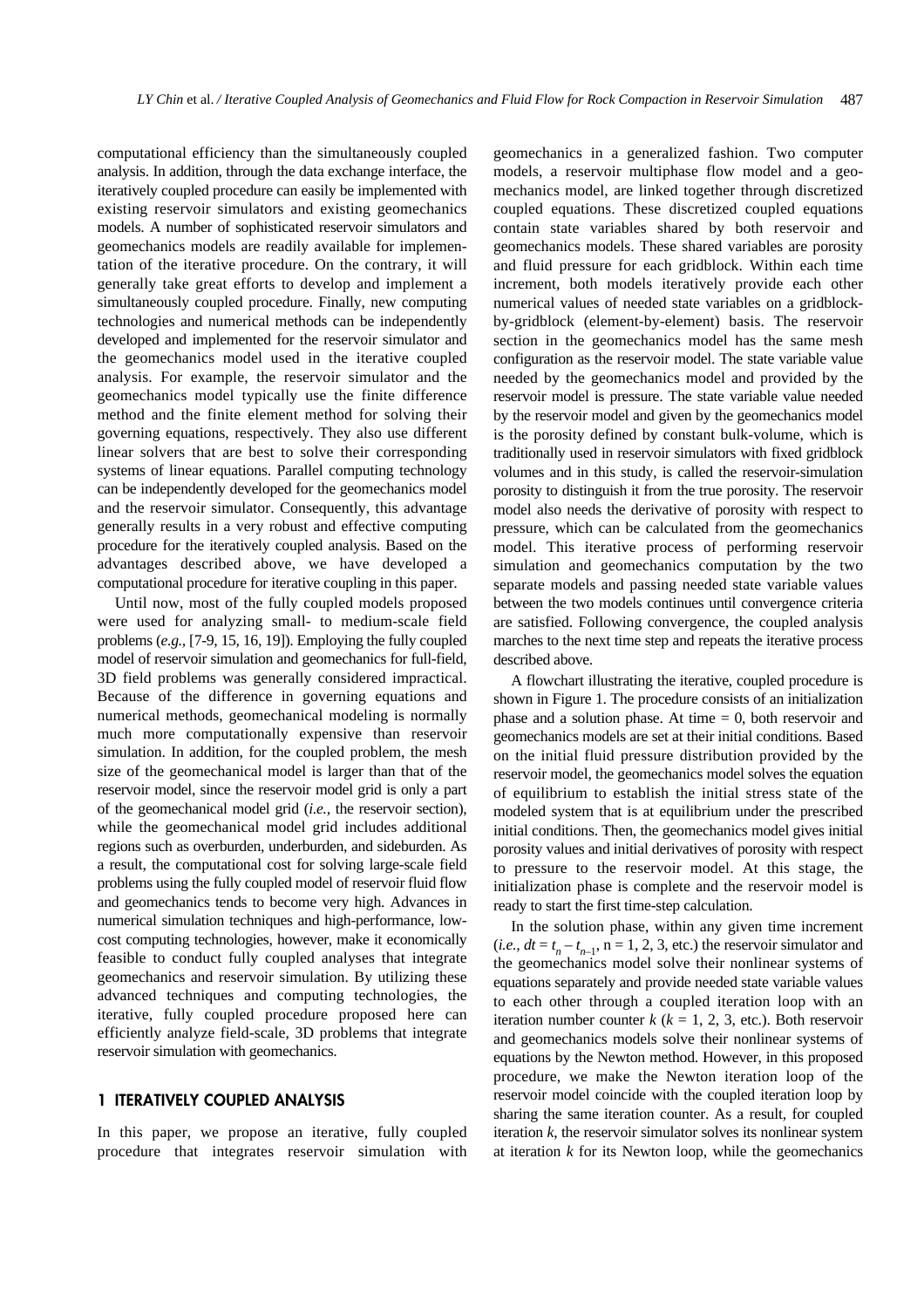

#### Figure 1

Flowchart of the iteratively coupled analysis.

model solves its nonlinear system until its Newton loop reaches convergence. The coupled iterative process continues until the Newton loop of the reservoir simulator meets its convergence criteria and converges. As a consequence of sharing the same iteration counter *k* with the Newton loop of the reservoir simulator, the coupled iteration loop is also converged because the geomechanics model always reaches its converged solution for every iteration *k*. After the solution update, the iteration counter is reset to 1. If time is less than the maximum time  $(t_{\text{max}})$ , the coupled analysis marches to the next time increment and repeats the same iterative process. Otherwise, the solution phase for the iteratively coupled analysis is stopped.

In the following, descriptions of the main components (the reservoir model, the geomechanics model, and the constitutive model of reservoir rock) in the iterative, coupled procedure are presented.

#### **1.1 Governing Equations**

The governing equations for the classical black-oil reservoir model are presented here for simplicity (*e.g.,* see [20]), however, the coupling analysis described in the paper is general and can be applied to any reservoir model formulation. Based on the conservation of mass for each phase and Darcy's Law, the following multiphase flow equations are obtained.

$$
\nabla \cdot \left[ \lambda_w \left( \nabla p_w - \gamma_w \nabla z \right) \right] = \frac{\partial}{\partial t} \left[ \frac{\phi S_w}{B_w} \right] + q_w \tag{1}
$$

$$
\nabla \cdot \left[ \lambda_o \left( \nabla p_o - \gamma_o \nabla z \right) \right] = \frac{\partial}{\partial t} \left[ \frac{\phi S_o}{B_o} \right] + q_o \tag{2}
$$

$$
\nabla \cdot \left[ R_s \lambda_o \left( \nabla p_o - \gamma_o \nabla z \right) + \lambda_g \left( \nabla p_g - \gamma_g \nabla z \right) \right] =
$$
  
\n
$$
\frac{\partial}{\partial t} \left[ \phi \left( \frac{R_s}{B_o} S_o + \frac{S_g}{B_g} \right) \right] + R_s q_o + q_g
$$
\n(3)

where:

 $\lambda$ <sup>*l*</sup> is the transmissibility of phase *l* and *w*, *o*, and *g* refer to the water, oil, and gas phases, respectively;

- $B_i$  = formation volume factor of phase *l*;
- $p_i$  = pressure of phase *l*;
- $q_l$  = volume of stock tank phase *l* produced per unit of reservoir volume per unit time;
- $R<sub>s</sub>$  = solution gas-oil ratio;
- $S_i$  = saturation of phase *l*;
- $t =$  time;
- *z* = depth measured positive downward;
- $\gamma$ <sup>*l*</sup> = weight density of phase *l*;
- $\phi$  = reservoir-simulation porosity.

Additional relations required to complete the formulation of governing equations are:

$$
S_w + S_o + S_g = 1 \tag{4}
$$

$$
p_o - p_w = f_1(S_w)
$$
\n<sup>(5)</sup>

$$
p_g - p_o = f_2(S_g)
$$
 (6)

where  $f_1$  and  $f_2$  are functions for the water-oil and gas-oil capillary pressures, respectively.

The governing equations for the geomechanics model are derived based on the balance of linear momentum and the effective stress law [21]. The equations are stated as follows:

$$
\nabla \cdot (\sigma' - p\delta) + \rho \mathbf{b} = \mathbf{0} \tag{7}
$$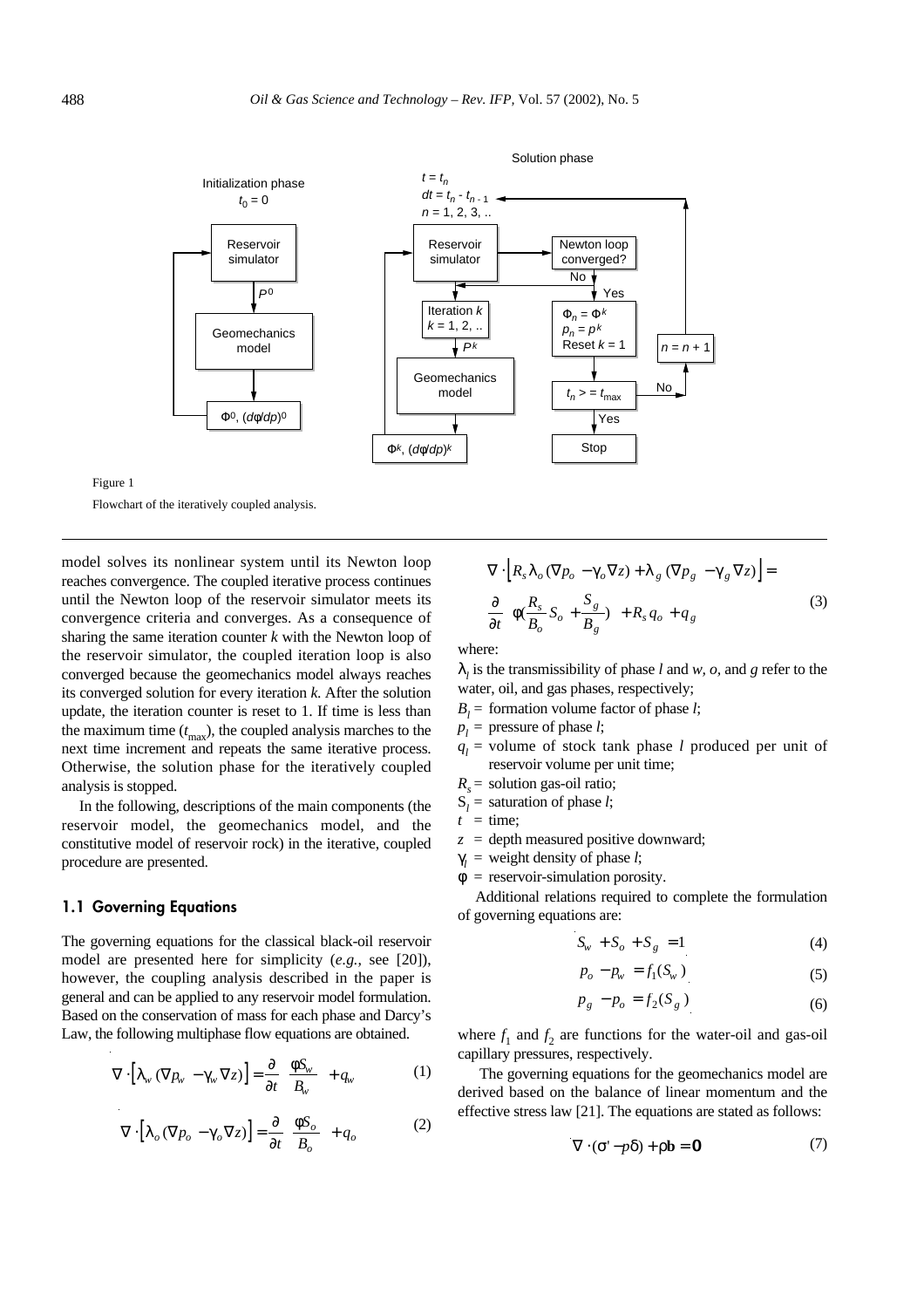where:

- $\sigma$ ' = solid effective stress;
- $p =$  effective average pore pressure =  $S_o p_o + S_w p_w + S_g p_g$ (see *e.g.,* [17]);
- $\delta$  = Kronecker delta;

 $\rho = \text{total mass density} = (1 - \phi') \rho_s + \phi'(\rho_o S_o + \rho_w S_w + \rho_g S_g);$ 

- $\phi'$  = true porosity;
- ρ*s* = solid mass density (grains);
- $\rho$ <sub>o</sub> = oil mass density;
- $\rho_w$  = water mass density;
- $\rho_g$  = gas mass density; and
- $\mathbf{b}$  = body force.

In order to derive the full set of governing equations, Equation (7) must be supplemented with an appropriate constitutive equation for the solid porous matrix. In general, the constitutive equation is in the form:

$$
\sigma' = f(\varepsilon, K) \tag{8}
$$

where  $\varepsilon = \int \dot{\varepsilon} dt =$  solid strain;  $\dot{\varepsilon} =$  solid strain rate; K denotes a set of history dependent tensorial quantities. Assuming the solid grain is incompressible, the solid strain rate is related to solid velocities as:

$$
\dot{\mathbf{\varepsilon}} = \nabla \mathbf{v}_0^s \tag{9}
$$

where  $\nabla \mathbf{v}_0^s$  = symmetric part of the solid velocity gradient. These nonlinear constitutive equations, Equations (8) and (9), are usually appropriate to describe the nonlinear behavior of weak reservoir rocks. With the assumption of small strain in a time increment, the solid strain tensor is related to solid displacement as:

$$
\boldsymbol{\varepsilon} = \nabla \mathbf{u}_0 \tag{10}
$$

where  $\nabla$ **u**<sub>0</sub> is the symmetric part of the solid displacement gradient and **u** is the solid displacement vector. Introducing Equations (8, 9, and 10) into Equation (7), we get a partial differential equation with the solid displacement vector **u** as the unknown variable. After solving the partial differential equation for **u**, σ**'** and ε can be calculated from Equations (8) and (10), respectively.

Based upon the compaction behavior measured in the laboratory and observed in the field, the constitutive model required to properly model reservoir rock compaction could vary from a simple linear-elastic model to a sophisticated elasto-plastic model. Typical well-structured 3D, nonlinear geomechanics models can easily implement various constitutive models for simulating different types of rock compaction behavior. In this study, we used a constitutive model that is capable of simulating the elasto-plastic compaction behavior to exemplify the generality of the fully coupled procedure presented here. The nonlinear crossanisotropic constitutive model developed is based on a hypoelastic/hypoplastic, 3D formulation [22] that is capable of reproducing uni-axial strain test data over a wide range of loading conditions. Thus, typical nonlinear elasto-plastic behavior of weak rocks can be phenomenologically simulated by the proposed model. Application examples of using the proposed constitutive model for rock compaction will be presented later in the paper.

#### **1.2 Implementation of the Iterative Coupled Procedure**

The iterative, coupled procedure solves the governing equations of the reservoir model and the geomechanics model separately and iteratively, as illustrated by the flowchart in Figure 1. Numerical solutions for Equations (1-6) and for Equations (7-10) are straightforward because numerical simulation techniques for both petroleum reservoir simulation and computational geomechanics have been highly developed. The primary unknowns, solved from Equations (1-6) together with the values of φ and ∂φ/∂*p* provided from the geomechanics model, are  $p_o$ ,  $p_w$ ,  $p_g$ ,  $S_o$ ,  $S_w$ , and *S <sup>g</sup>*. The primary results, solved from Equations (7-10) together with the values of *p* provided from the reservoir simulator, are **u**, σ**'**, and ε.

Finite difference methods such as implicit + pressureexplicit saturation (IMPES) and fully implicit simultaneous solution methods [20] are used for solving the reservoir flow Equations (1-6) to obtain pressure and saturation distributions in the reservoir. The finite element method along standard lines [23] is used to solve Equations (7-10) for the displacement, stress, and strain fields in the computational domain of the geomechanics model, which includes the reservoir and additional regions (the overburden, sideburden and underburden).

Within a given time increment, for each coupled iteration through a data exchange interface, pressure values obtained from the reservoir model are directly passed to the geomechanics model and porosity values and derivatives are passed from the geomechanics model to the reservoir model. The data exchange interface uses uniquely named disk files. After each data file is written and closed, a second uniquely named file containing time, time step number, and iteration number is written. The existence of the second, small file signals that the model awaiting data may open and read the new data file. It should be noted that the mathematical system of the reservoir model is based on the Eulerian description with a fixed mesh configuration that is timeindependent, while the mathematical system of the geomechanics model is based on the Lagrangian description with a deformable mesh configuration that is changing with time. Thus, the true porosity calculated from the geomechanics model cannot be directly passed to the reservoir model. In order to maintain numerical consistency in the definition of porosity used in the reservoir model, the true porosity of a given element has to be converted to the reservoir-simulation porosity defined by the constant bulk volume for the corresponding grid block in the reservoir model. The equations that relate the true porosity and the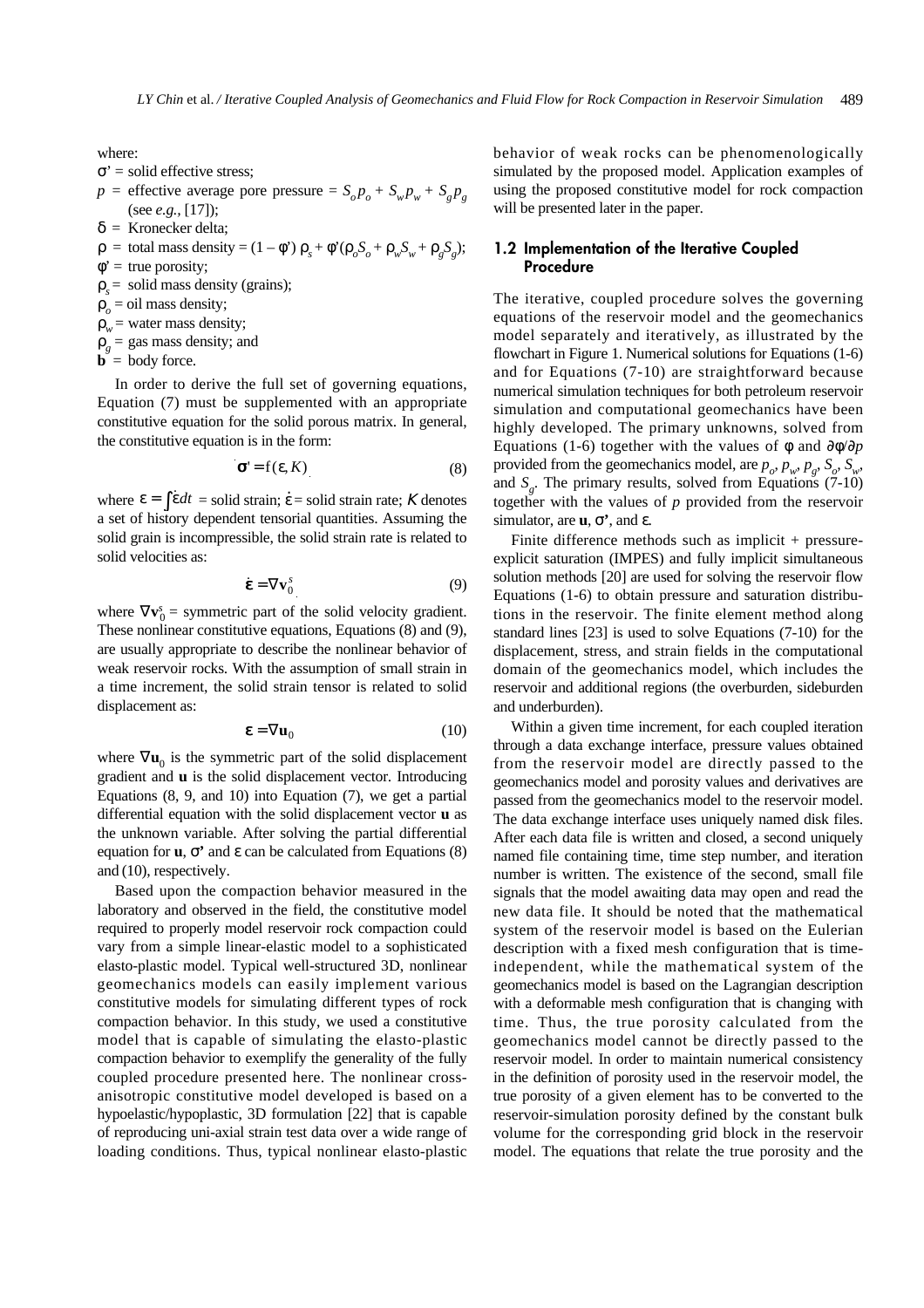reservoir simulation porosity to the volumetric strain of a given element in the geomechanics model are:

$$
\phi' = 1 - (1 - \phi_0)e^{-\varepsilon_v} \tag{11}
$$

$$
\phi = \phi_0 + (e^{\varepsilon_v} - 1) \tag{12}
$$

where  $\phi_0$  is the initial porosity at time = 0;  $\varepsilon_v = tr$  $\varepsilon$  = volumetric strain of an element, the prefix *tr* denotes trace. At time  $= 0$ , the initial reservoir-simulation porosity and the initial true porosity are the same. Note that  $\varepsilon$  is negative for compaction. Using Equation (12) the reservoirsimulation porosity for each grid block was obtained from the geomechanics model and passed to the reservoir model.

Substituting Equations (8) to (10) into Equation (7), the finite element discretization of Equation (7) was expressed in terms of the nodal displacement vector field  $\overline{u}$  using the Galerkin method. The unknowns of the field equations are related to their nodal values by:

$$
\mathbf{u} = \mathbf{N} \overline{\mathbf{u}} \tag{13}
$$

where **N** is the shape function, and the finite element procedure yields the following discretized form of the field equations:

$$
\mathbf{n}_{s}(\overline{\mathbf{u}}) = \mathbf{f}_{p} + \mathbf{f}_{s}
$$
 (14)

where **n**<sub>c</sub> are nonlinear vector-valued functions of the nodal solid displacement vectors;  $f_p$  is a vector arising from the pressure gradient term in Equation (7) as:

$$
f_{pi}^{a} = \int_{\Omega^{e}} N_{,i}^{a} p d\Omega
$$
 (15)

is the elemental contribution to node  $a$  ( $a = 1, 2, \ldots, nn$ ) from direction  $i$  ( $i = 1, 2,$  and 3) and element  $e$  through the weak form formulation;  $nn =$  total number of nodes;  $\Omega^e =$  domain of the finite element  $e$ ; and  $f<sub>s</sub>$  is the term contributed from boundary conditions through the weak-form formulation. Since both reservoir and geomechanics models use the same grid in the reservoir, fluid pressure values obtained from the reservoir model for a given time increment, were used directly in Equation (15) for all gridblocks (*i.e.,* elements). Note that  $p$  in Equation (15) is at the cell value from the reservoir model. The solution of the displacement from the finite element procedure can be used to compute ε from Equation (10). The volumetric strain  $\varepsilon$  can, in turn, be calculated from the strain tensor ε. Then, the geomechanics model uses the volumetric strain to calculate the reservoir porosity through Equation (12) for all gridblocks and provides the porosity values to the reservoir model.

#### **2 APPLICATION EXAMPLES**

Two examples are presented to illustrate the performance of the coupled reservoir and geomechanics models. The first case presents the depletion of a five-spot area of a field followed by waterflooding. The second example is a large full-field model that includes production, gas injection, and water injection. In both of these examples permeability has been assumed to not be a function of stress. For cases where stress-dependent permeability is important, this feature can be included by entering tables of permeability versus porosity or by using functions that relate permeability to stress (*e.g.,* see [19]). Comparisons between coupled and uncoupled results for specific examples were given in Reference [19].

#### **2.1 Five Spot Example**

This example illustrates the coupled simulation of a five-spot area of a layered reservoir. The grid for the reservoir model was  $11 \times 11 \times 5$  and the grid for the geomethanical model was  $11 \times 11 \times 15$  with eight layers in the overburden and two in the underburden. Overburden and underburden layer thickness was 381 m. The areal grid  $(11 \times 11)$  in the *x*- and *y*direction was equally divided and the gridblock dimension in both directions was 61 m (*i.e.*, an area of 671 m  $\times$  671 m). Depth to the top of the reservoir was 3048 m and depth to the bottom of the underburden was 3880 m.

The field was produced under primary depletion for the first four years of operation and then waterflooding was initiated. The maximum rate of the producing well, which is located at the center of the five-spot was set equal to 397.5 stock tank  $m^3$ /day and the minimum flowing bottomhole pressure was set equal to 6.895 MPa. The maximum injection rate for each of the four water injectors

| Reservoir data for five-spot example |                  |                     |                                             |                        |                       |  |
|--------------------------------------|------------------|---------------------|---------------------------------------------|------------------------|-----------------------|--|
| Layer                                | Thickness<br>(m) | Initial<br>porosity | Permeability<br>$(10^{-16} \,\mathrm{m}^2)$ | Shear modulus<br>(GPa) | Bulk modulus<br>(GPa) |  |
|                                      | 15.24            | 0.32                | 9.86923                                     | 1.07731                | 1.25685               |  |
| ↑                                    | 15.24            | 0.34                | 49.3462                                     | 0.811147               | 0.946333              |  |
| 3                                    | 9.144            | 0.36                | 246.731                                     | 0.638399               | 0.744806              |  |
| 4                                    | 15.24            | 0.34                | 49.3462                                     | 0.811147               | 0.946333              |  |
|                                      | 15.24            | 0.32                | 9.86923                                     | 1.07731                | 1.25685               |  |

TABLE 1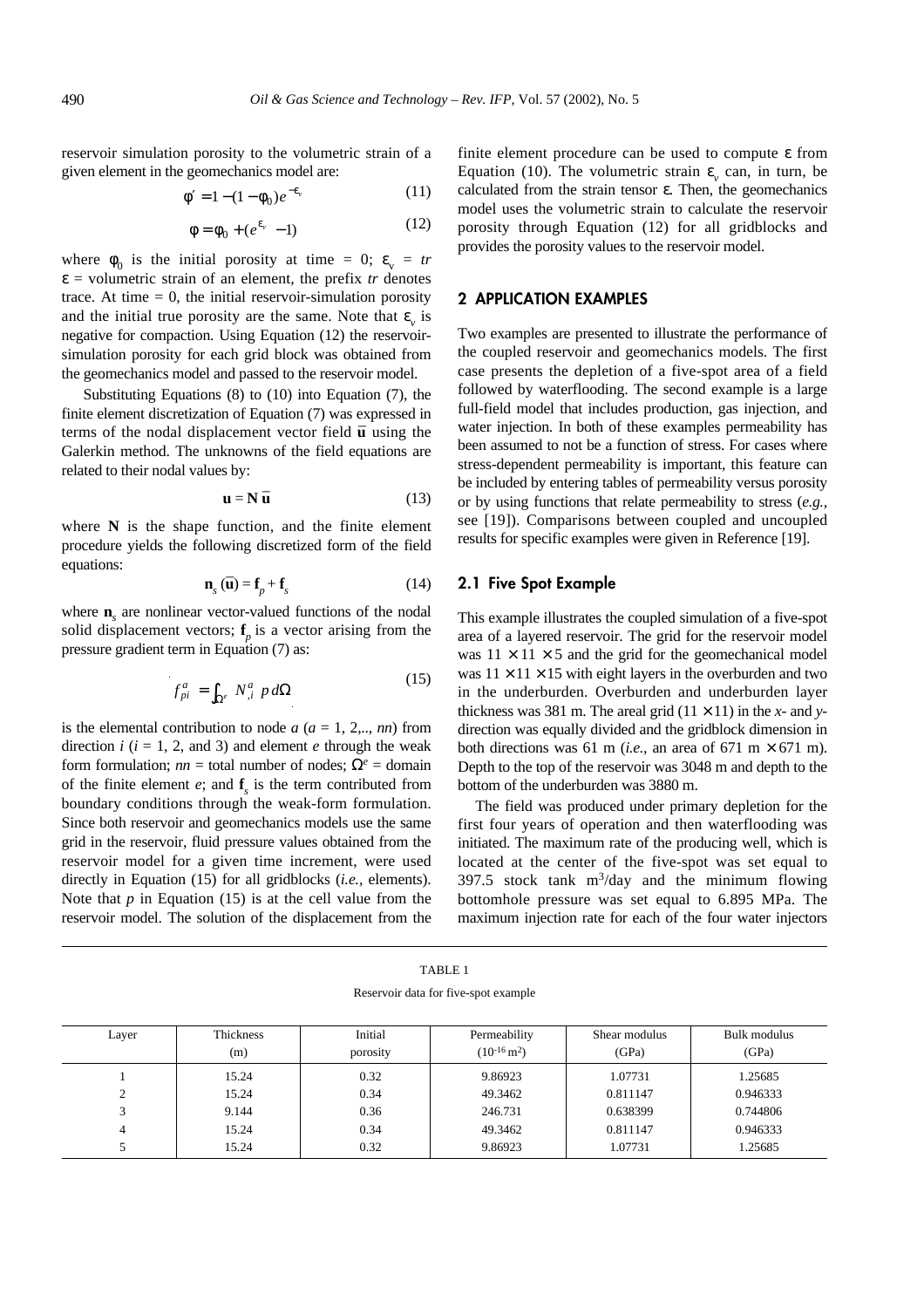associated with this five-spot was set at  $238.5 \text{ m}^3/\text{day}$  with a maximum bottomhole injection constraint of 51.71 MPa. Oil and water compressibility were  $1.45$  GPa<sup>-1</sup> and  $0.508$  GPa<sup>-1</sup>, respectively. Oil and water viscosity were 0.5 and 0.35 cP, respectively. Vertical to horizontal permeability ratio was 0.1. The connate water and residual oil saturations were 0.1 and 0.3, respectively. Normalized saturation squared curves were used for relative permeability curves. Other pertinent reservoir data for this example are presented in Table 1.

Oil rate and water cut versus time are presented in Figures 2a and 2b, respectively. Oil production rate is constant for the first 10.5 years before going on decline at approximately the same time as water breakthrough, as shown on Figure 2b. Water injection rate for the five-spot *versus* time is shown on Figure 3a. Figure 3b shows that calculated reservoir pressure in the top well cell declines from an initial pressure of 48.26 MPa to 16.34 MPa during depletion and then increases to 34.47 MPa during the waterflood. Figure 4 presents calculated total reservoir compaction at the central location as a function time. The plot clearly indicates that total reservoir compaction increases with the decrease in hydrocarbon pressure under depletion for the first four years of operation. During the period of waterflooding, the elastic recovery from the increase in pressure was negligible and thus, permanent deformation took place in the reservoir. This result verifies that the constitutive model of reservoir rock, used in the geomechanics model, can properly simulate the hysteresis effect caused by plastic deformation.



Figure 2a

Oil rate as a function of time for the five-spot example.



Figure 3a

Water injection rate as a function of time for the five-spot example.



Figure 2b

Water cut as a function of time for the five-spot example.



Figure 3b

Calculated hydrocarbon pressure as a function of time for the five-spot example.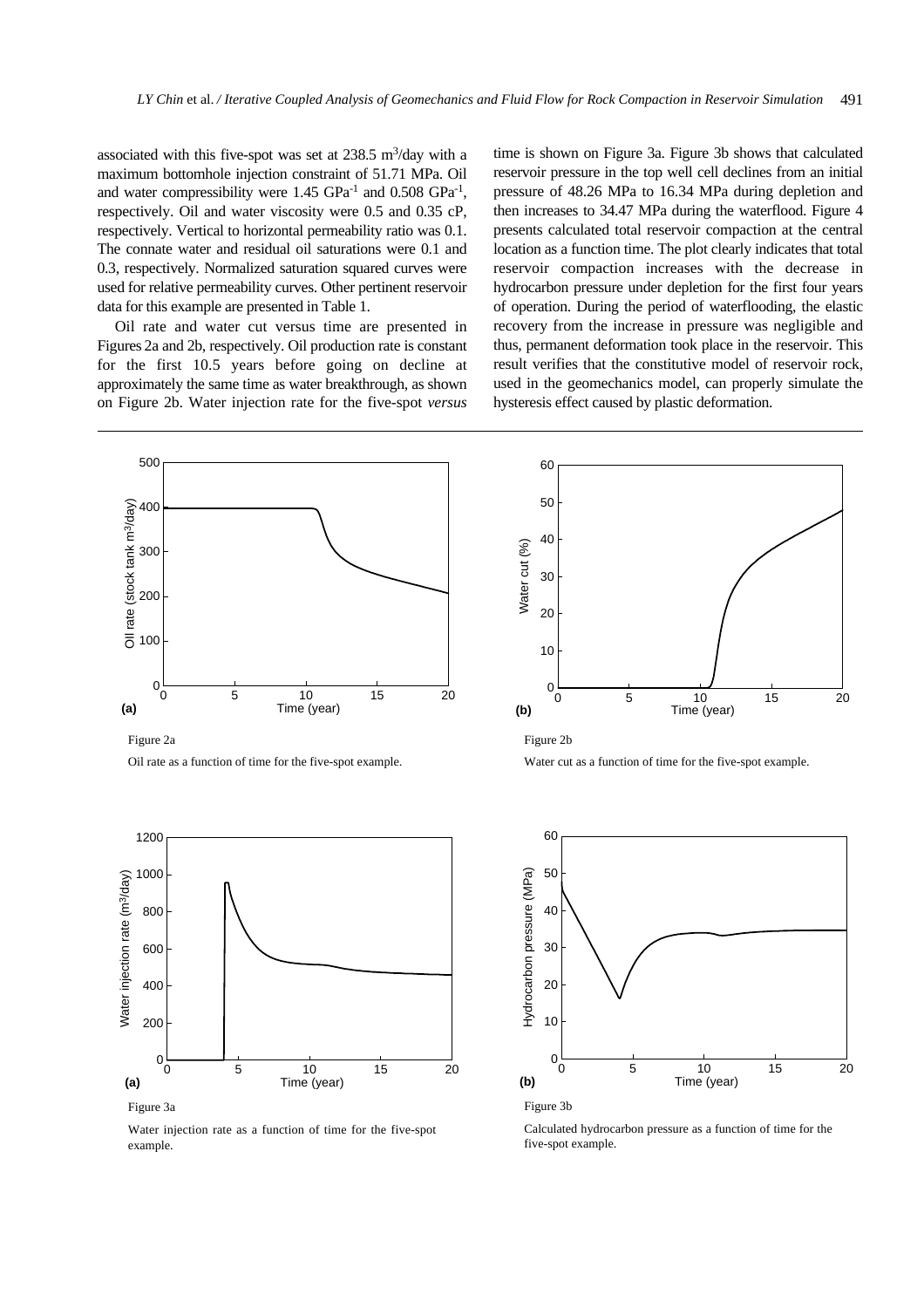## **2.2 Field Example**

A large anti-cline field with a history of compaction and subsidence was selected for this example. Figure 5 shows oil production history from the field including 41 active production wells. A three-component, compositional model [24] with a  $67 \times 41$  areal grid and 14 layers was used in the simulation. A cell size of 137.2 m was used in the central part of the field. The grid in the geomechanics model was  $67 \times 41 \times 24$ , and included eight layers in the overburden and two layers in the underburden. The reservoir properties are variable, with an average porosity of 0.32, an average thickness around 182.9 m, and a productive area of approximately 48.6 km2. The depth at the reservoir midpoint is 3169.9 m. The average depth at the bottom of the overburden (*i.e.,* the top of the reservoir) is 3000 m and the depth at the bottom of the underburden is 4572 m. The model initially contained an oil with a specific gravity of 0.845 and a variable bubble point versus depth. The initial reservoir pressure was 49.09 MPa, which is about 11.72 MPa above the average bubble point of the undersaturated oil. The rock properties represent a high porosity, low initial water saturation chalk.

Drive mechanisms in the early operation of the field were oil expansion, limited water influx, compaction drive, and solution gas drive as the reservoir pressure fell below the bubble point. Gas injection in eight wells was initiated after 4 years of production and continued to some extent to the end of the 17-year run, as given in Figure 6a. Limited water injection in four wells was also included in parts of the model during the last 7 years of the simulation, as presented in Figure 6b. Figure 7 shows calculated average reservoir



Figure 4

Calculated total reservoir compaction *versus* time for the five-spot example.



Figure 6a

Gas injection rate *versus* time of the field example.



Oil rate *versus* time of the field example.



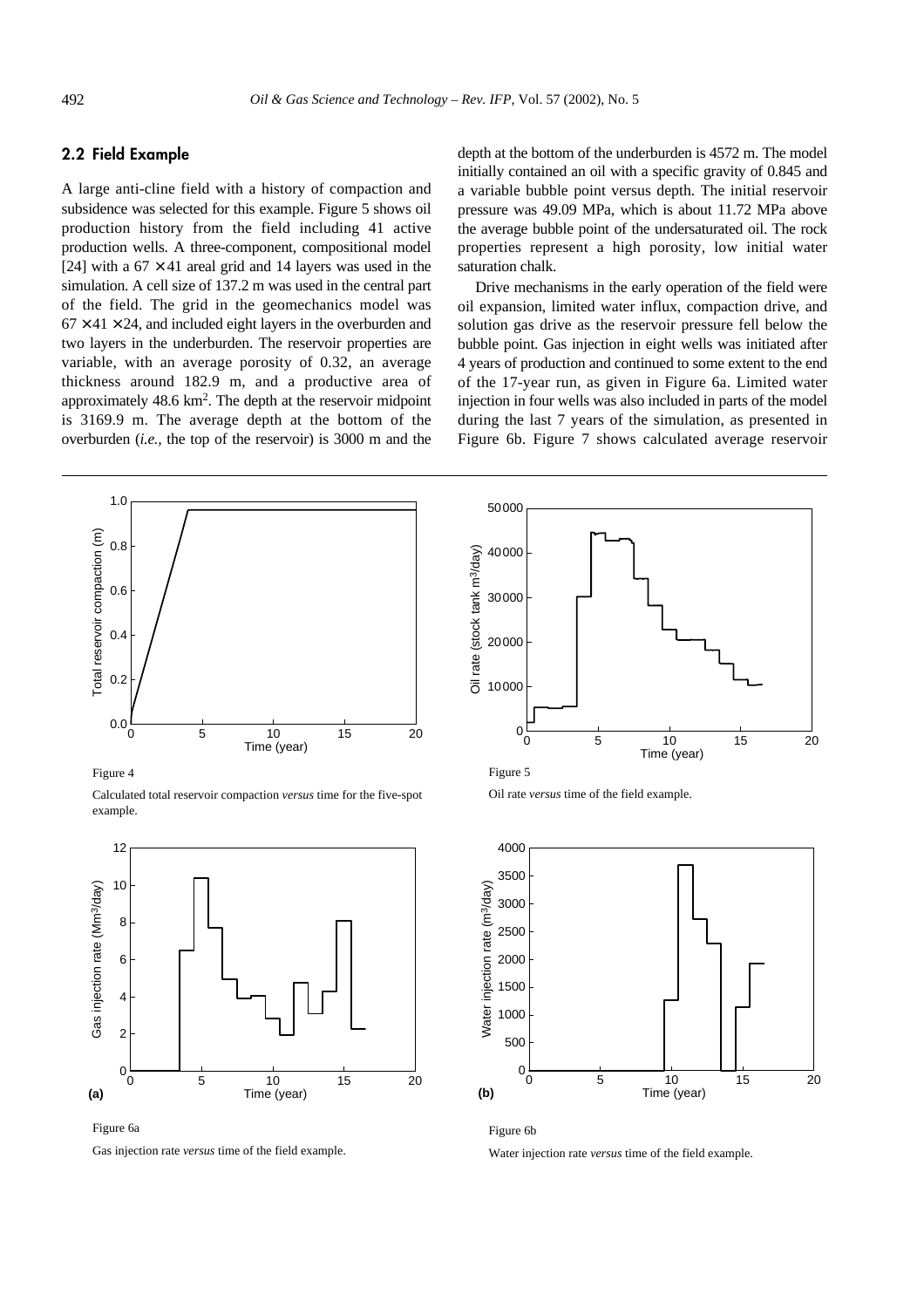

Figure 7

Average hydrocarbon pressure calculated by the coupled analysis for the field example.



Water cut calculated by the coupled analysis for the field example.



Figure 8 Gas-oil ratio calculated by the couple analysis for the field example.



Calculated subsidence at the central area *versus* time for the field example.

pressure declined throughout the run, with some central pressures falling below 24.13 MPa and the average hydrocarbon pressure dropping to approximately 28.96 MPa. Calculated gas-oil ratio and water-cut versus time are presented in Figures 8 and 9, respectively.

Some simulation results from the geomechanics model are given in Figures 10 through 12. Figure 10 shows subsidence at the central location of the field versus time. Figures 11a and 11b show contour maps of seafloor subsidence and total reservoir compaction at year 17, respectively. Figure 11b indicates that total compaction contours are not uniformly distributed around the reservoir center and there exists some local maximum compaction areas, because of non-uniform distributions in initial porosity, mechanical properties of reservoir rock, and pore pressure. The overburden tends to smooth the downward movement induced by reservoir compaction and gives smooth seafloor subsidence contours around the reservoir center, as illustrated in Figure 11a. Vertical stress change in the overburden layer eight at year 17 is shown in Figure 12a. The contours shown in Figure 12a verifies the stress arching in the overburden with a decrease in vertical stress in the central area and an increase in vertical stress around the flank region. Effective vertical stress change in the reservoir layer 5 at year 17 is presented in Figure 12b. Again, the contours on Figure 12b indicate that effective vertical stress change in the reservoir is not uniformly distributed and there exists local areas of maximum and minimum stress changes.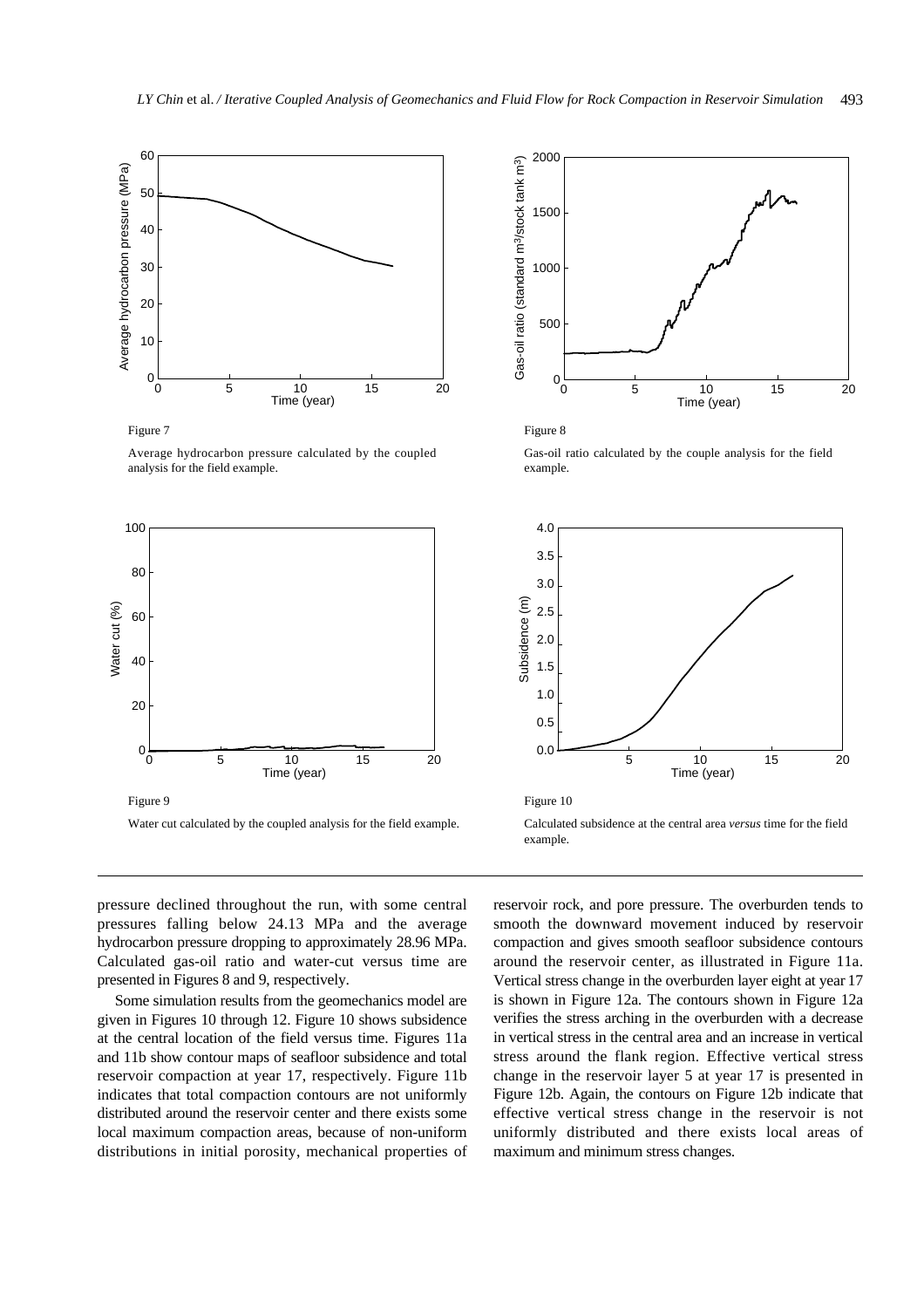

Figure 11a Contour map showing seafloor subsidence at year 17.





Contour map showing total reservoir compaction at year 17.



Figure 12a

Contour map showing vertical stress change in the overburden at year 17.



#### Figure 12b

Contour map showing effective vertical stress change in the reservoir at year 17.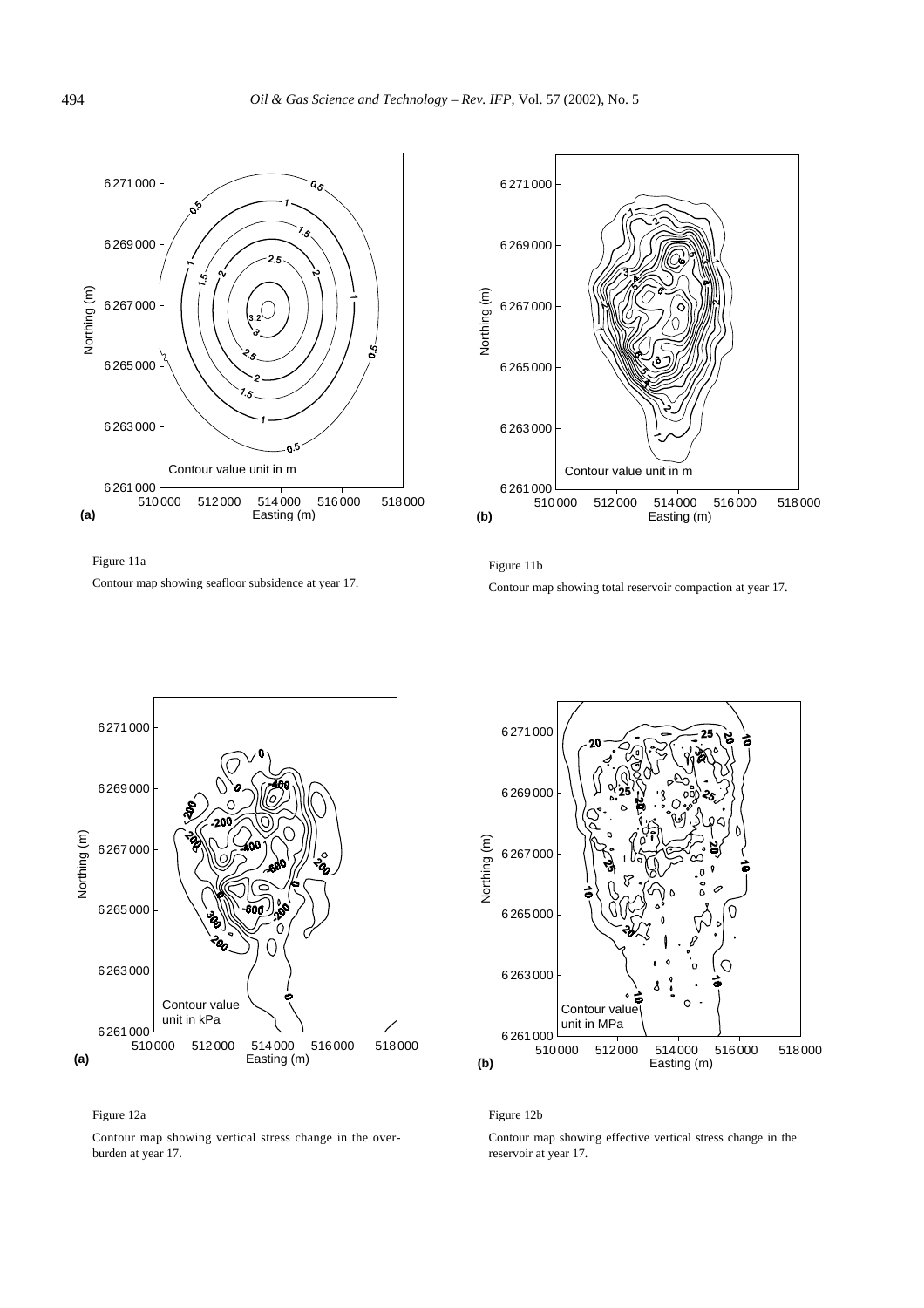This large-scale, 3D field example has a modeled regime that covers an area of 19.17 km  $\times$  18.38 km with a depth of 4.57 km. The reservoir model has 38 458 (67  $\times$  41  $\times$  14) gridblocks. The geomechanics model has about 200 000 degrees of freedom and 65 928 (67  $\times$  41  $\times$  24) elements that consist of the reservoir section and the overburden, sideburden and underburden regions. Note that the 3D mesh was not uniformly divided in the areal grid as well as in the depth dimension for both models. The mesh configuration and geological descriptions of the reservoir section in the geomechanics model (*i.e.,* 38 458 elements) are identical to those of the reservoir model. The reservoir simulated in the study has high degrees of heterogeneity in initial porosity distribution and mechanical properties. To verify the robustness of the proposed procedure, reservoir rock with complicated compaction behavior was studied in the geomechanics model. The stress-strain relationship of the reservoir rock is a function of initial porosity and was modeled by a hypoelastic/hypoplastic constitutive model [22] for each porosity value. This field example took 181 time steps and 235 coupled iterations (*i.e.,* 235 Newton iterations in the reservoir model) for the 6024-day simulation. Thus, the iterative coupled procedure performed the simulation run for the field example in a very robust and effective manner.

The total elapsed time for the entire run took only a few hours. These results indicate that the proposed computational procedure can be practically used for analyzing fieldscale problems that integrate reservoir simulation with geomechanics.



Figure 13

Schematic of the computation process for the iteratively coupled analysis.

#### **DISCUSSION**

Simulation runs for application examples presented in this paper were conducted on a cluster of Pentium personal computers *(i.e.,* nodes). As illustrated in Figure 13a, two nodes on the cluster were used for the coupled analysis with the reservoir simulator running on node 1 and the geomechanics model running on node 2. The two-headed arrow indicates the data exchange and intercommunication between the two nodes each coupled iteration. Though the reservoir simulator and the geomechanics model are running independently on their own nodes, the reservoir simulation and geomechanical computation are sequentially performed (see *Fig. 1*) each coupled iteration and are coordinated by a hand-shacking protocol. In general, the computing speed of the geomechanics model is considerably less than the reservoir flow model. Based on the results of application examples, the ratio of reservoir to geomechanics model run times was less than 0.05. As described in the Introduction, reasons for this disparity include the increased number of gridblocks required in the geomechanics model to simulate the overburden and underburden in addition to the reservoir; the finite element discretization of the primary equations of the geomechanics model; and the stress integration of the constitutive equations for plasticity. Also, the geomechanics model simultaneously solves three times more equations per gridblock than the reservoir flow model when it is run in IMPES mode. The geomechanics model performs the simultaneous solution for deformation in all three directions ( a 3-component vector), while the reservoir flow model simultaneously solves the system of equations for pressure that is a scalar. As a consequence, the geomechanics model is the bottleneck in computation for the iterative, fully coupled analysis. Any improvement in computing speed of the geomechanics model can result in increased computational efficiency for the iteratively coupled analysis.

There are two approaches that can drastically increase the computing speed of a geomechanics model. One is to implement the fastest linear solver available for the geomechanics model since 70 to 80 percent of the run time is spent in solving the system of linear equations. We have worked on this approach in the past 6 years. Depending upon the types of geomechanical problems being solved, a speedup by a factor of 2 to 5 was achieved. This approach, however, will eventually reach a limit as the development of faster linear solvers becomes more challenging and difficult. The other approach is to implement parallel computing technology for the geomechanics model to perform geomechanical calculations in parallel. Parallel computing on a cluster of personal computers (PCs) interconnected by a private high-speed network is an economical and proven technology for high-performance computing. The performance of parallel computing on a cluster generally increases with the number of PCs (*i.e.,* nodes) in the network.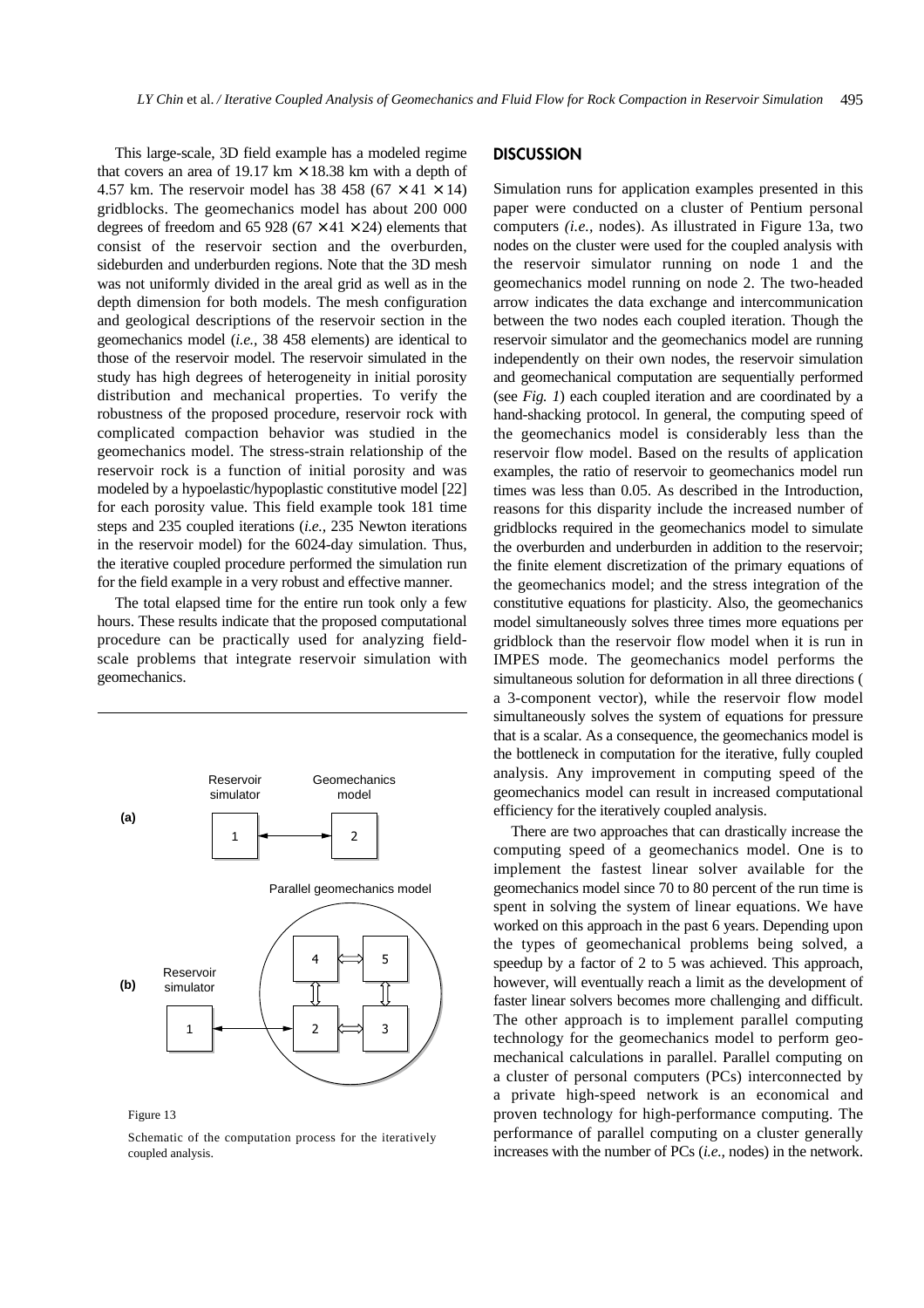Therefore, a multi-fold increase in computing speed is easily achievable. The limitation of parallel computing performance is normally constrained by the communication among the nodes.

Work on development and implementation of parallel computing for the geomechanics model was started. Along the standard lines of parallel computing on a cluster of PCs, the domain decomposition method with the message-passing interface (MPI) [25] was employed for developing the parallel geomechanics model. The parallel geomechanics model was implemented with a parallel iterative linear solver that is based on the preconditioned conjugate gradient algorithm. The parallel geomechanics model was verified by a number of test problems. In general, the expected performance in speedup was obtained. The preliminary results for solving large-scale problems appear quite promising. For example, a field-scale, 3D, geomechanical problem was studied by the parallel computing method developed. The mesh configuration of the problem is a brickshaped regime that is composed of  $50 \times 50 \times 25$  (62 500) hexahedral elements. The problem has a single point-load, which is a function of time, applied on the top surface of a corner element and the material modeled in the problem is treated as linear elastic. The performance of parallel computing for this problem is shown in Table 2. Speedup is the ratio of the run times between the parallel run and the single-node run. Efficiency is defined as the speedup in terms of the percentage of the number of nodes used. The results clearly show that computing speed increase by an order of magnitude was accomplished when 16 nodes on the cluster were used. Work is in progress to integrate the iterative, fully coupled procedure with the parallel geomechanics model. It is expected to further significantly increase the computational efficiency of the iteratively coupled analysis.

TABLE 2 Speedup by parallel computing for a 3D geomechanical problem

| Number of nodes | Speedup | Efficiency (%) |
|-----------------|---------|----------------|
|                 |         | 100            |
|                 | 3.46    | 86.5           |
| 16              | 10.6    | 66.3           |

The schematic of the computation process on a cluster of PCs for the iteratively coupled analysis integrated with a parallel geomechanics model is illustrated in Figure 13b. The sequential reservoir simulator is running on a single node, while the parallel geomechanics model is running on multiple nodes (*e.g.*, 4 nodes in the circle). Again the twoheaded thin arrow indicates the data exchange and intercommunication between the reservoir simulator and the geomechanics model each coupled iteration. The two-headed block arrows represent the intra-communication among nodes in the parallel computing procedure of the geomechanics model. As shown previously in Table 2, the parallel computing speed of the geomechanics model increases with increasing number of nodes used in the circle. Thus, the computational efficiency of the iteratively coupled analysis will be increased drastically by the proposed scheme (Figure 13b) of sequential reservoir simulation integrated with parallel geomechanics computation.

## **CONCLUSIONS**

- An iterative, fully coupled procedure that integrates reservoir multiphase flow simulation with geomechanics was developed and implemented into a reservoir simulator and a geomechanics model. The iterative fully coupled procedure can rigorously and accurately calculate pore volume change for reservoirs with complex geomechanical behavior and high degrees of heterogeneity. The procedure properly takes into account the interaction effects between the reservoir and its surrounding regions such as overburden, sideburden, and underburden.
- The coupled procedure was verified by practical application examples. The simulation results indicate that the procedure can be used to effectively and efficiently analyze field-scale, 3D problems of fully coupled geomechanics and reservoir multiphase flow.
- The iteratively coupled procedure is general and efficient and can be implemented with any existing reservoir simulator and any existing geomechanics model through a data exchange interface.
- A parallel computing method was developed and implemented for geomechanics models. The study indicates that this method can increase the speed of geomechanical computation by an order of magnitude. It is expected to significantly increase computing efficiency of coupled analysis when the iteratively fully-coupled procedure is integrated with parallel geomechanics models.

#### **ACKNOWLEDGEMENTS**

We would like to thank *Phillips Petroleum Company* for permission to publish this paper.

#### **REFERENCES**

- 1 Fredrich, J.T., Deitrick, G.L., Arguello, J.G., and DeRouffignac, E.P. (1998) Reservoir Compaction, Surface Subsidence, and Casing Damage: A Geomechanics Approach to Mitigation and Reservoir Management. *SPE/ISRM 47284, Proc. Eurock 98*, **1**, Trondheim, Norway, July 8-10, 403-412.
- 2 Boade, R.R., Chin, L.Y. and Siemers, W.T. (1989) Forecasting of Ekofisk Reservoir Compaction and Subsidence by Numerical Simulation. *JPT*, (July 1989), 723-728.